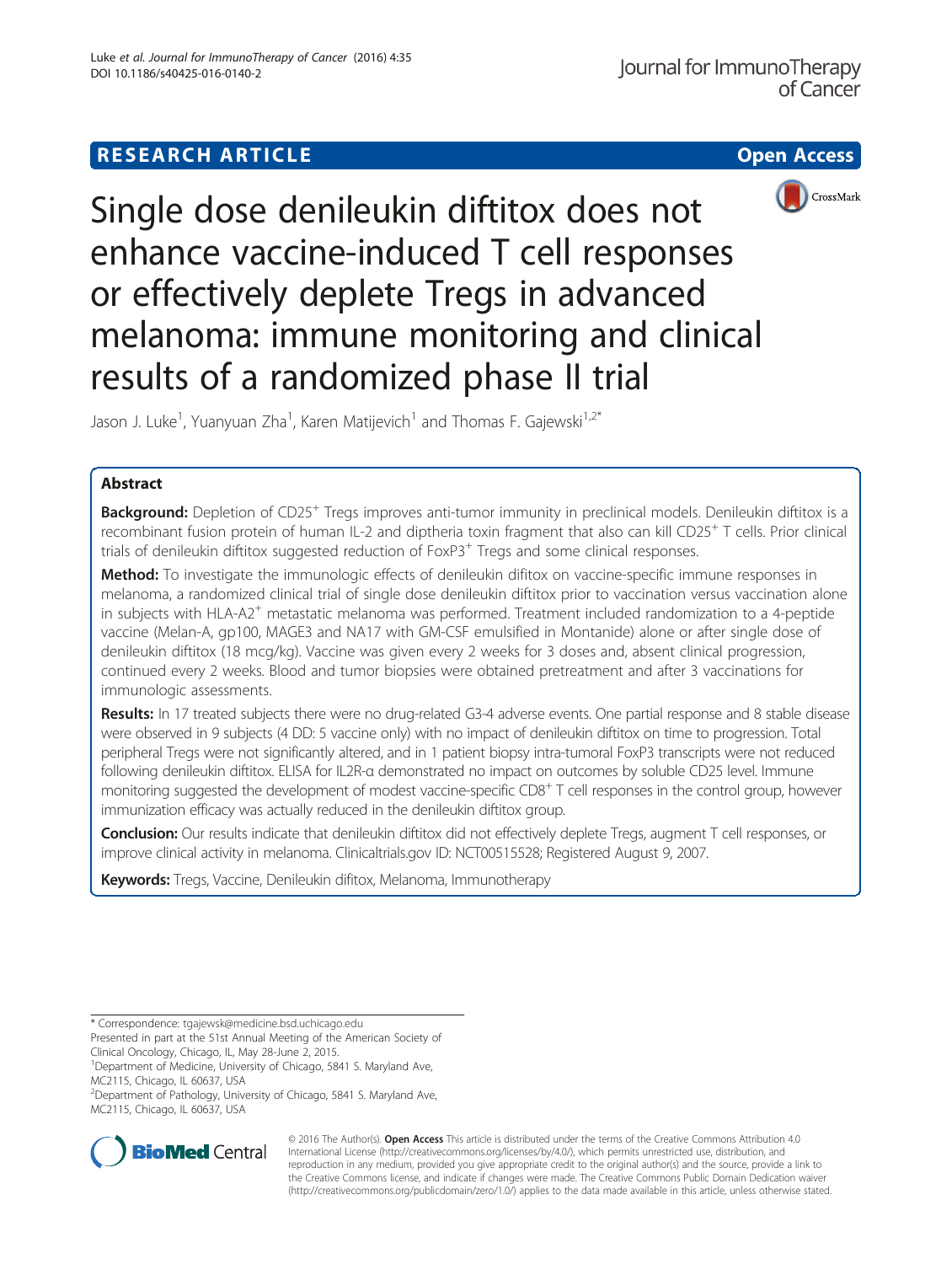### Background

The presence of antigens expressed preferentially on tumor cells has suggested tumor-specific vaccination as an immunotherapeutic approach for the treatment of cancer. Vaccines against cancer antigens including Melan-A, gp100, MAGE, and NA17 have been associated with specific T cell immunity and occasional clinical responses [[1,](#page-7-0) [2\]](#page-8-0). Various efforts have been made to improve vaccine efficacy in cancer. One approach, emulsification of granulocytemacrophage colony-stimulating factor (GM-CSF) in Montanide, has been suggested to increase CD8<sup>+</sup> T cell priming in murine models [[3](#page-8-0)]. In subjects with melanoma, the administration of peptides emulsified in Montanide and GM-CSF has demonstrated signifi-cant induction of antigen-specific CD8<sup>+</sup> T cells [[4](#page-8-0)].

Immunologic correlates of patient response to peptide vaccines are incompletely understood, with some subjects manifesting increased peptide-specific T cell responses as detected in the peripheral blood but no regression of tumor. This general observation has suggested that mechanisms downstream from initial T cell priming may limit the effector phase of the anti-tumor immune response, thus blunting therapeutic efficacy. One mechanism of suppression of effector T cell function may be the FoxP3<sup>+</sup>CD4<sup>+</sup>CD25<sup>+</sup> regulatory T cell (Treg) population. Treatment of tumor-bearing mice with anti-CD25 antibody can render mice capable of rejecting progressively growing tumors [[5](#page-8-0)]. Additionally, subjects with cancer have been described to have increased Treg cells in both circulation and in the tumor microenvironment [\[6](#page-8-0)] with both of these associating with poor prognosis in some studies [[7](#page-8-0)].

Denileukin diftitox (DAB<sub>389</sub>IL-2 or ONTAK®) is a recombinant fusion protein between human interleukin-2 (IL-2) and a fragment of diptheria toxin [\[8](#page-8-0)]. It was developed as an agent to kill T cell lymphoma cells that express the IL-2 receptor. [[9](#page-8-0)] However, evidence suggests that denileukin diftitox also can kill normal T cells that express CD25. Because the majority of Tregs express high levels of CD25, it has been hypothesized that the greatest immunologic impact of denileukin diftitox may be on depleting Treg cells. A previous study of single dose denileukin diftitox followed by vaccination with tumor RNA-transfected dendritic cells noted a decrease in circulating CD4<sup>+</sup>CD25<sup>+</sup> T cells with a greater magnitude of the specific immune response to the vaccine relative to no denileukin diftitox treatment [\[10](#page-8-0)]. In contrast, denileukin diftitox administered on a 5 day schedule failed to deplete  $CD4^+CD25^+$  T cells from the blood of subjects with melanoma, [\[11](#page-8-0)] suggesting that a difference in dose or schedule could be important.

Based on the above discrepancies in the literature with denileukin diftitox, we developed a clinical protocol of administration of a single dose of denileukin diftotox prior to vaccination with a multipeptide melanoma antigen vaccine, compared to vaccine therapy alone. Herein we report on the translational biomarker analyses of this randomized phase II study.

### Methods

## Eligibility criteria

All study subjects provided voluntary written informed consent. The protocol and all amendments were approved by University of Chicago Institutional Review Board. The study was registered as ClinicalTrials.gov Identifier: NCT0 0515528. Vaccine preparation was performed at the University of Chicago Human Immunological Monitoring/ Current Good Manufacturing Practices Facility, and denileukin diftitox was provided by Eisai.

Eligible subjects had stage IIIC or IV histologically confirmed melanoma and expression of HLA-A2, either by flow cytometry or by standard HLA typing. Study subjects could have had any number of prior treatments but could not have a history of autoimmune disease. Subjects with a history of brain metastases were eligible if these were treated and stable without corticosteroids for 4 weeks. Karnofsky performance status of ≥80 % was required as well as adequate hepatic, cardiac, renal and hematologic function defined as absolute neutrophil count  $\geq$ 1500/μl, platelets  $\geq$  100,000/μl, and hemoglobin  $\geq$ 10 g/dl. Lactate dehydrogenase was required to be less than 1.25 times the institutional upper limit of normal. No history of Human Immunodeficiency Virus or viral hepatitis B/C was allowed. Pretreatment biopsy was required except when deemed unsafe, and the tumor must have expressed at least two of the vaccine antigens (Melan-A, gp100, MAGE, and NA17) as determined by immunohistochemical staining of 1+ or greater for Melan-A and gp100, and/or antigen expression by RT-PCR on baseline fresh biopsies. Women of childbearing potential were required to have a negative serum pregnancy test, and subjects of both genders were required to practice adequate birth control during protocol participation.

#### Clinical trial design

The clinical trial design was an open-label randomized phase II single institution study comparing administration of a four-peptide melanoma vaccine alone or after a single dose of denileukin diftitox in subjects with melanoma. Subjects were randomized 1:1 to either cohort A or B. Subjects in cohort A (vaccine alone) received vaccine immunization injected intra-dermally or subcutaneously on day 1. The vaccine was an emulsification consisting of 250 mcg each of the following peptides: Melan-A, gp100, MAGE-3, and NA17 as well as GM-CSF 125 mcg and Montanide. A second and third vaccination was given at 2 weeks and 4 weeks after the first. If there was no evidence of cancer progression, additional courses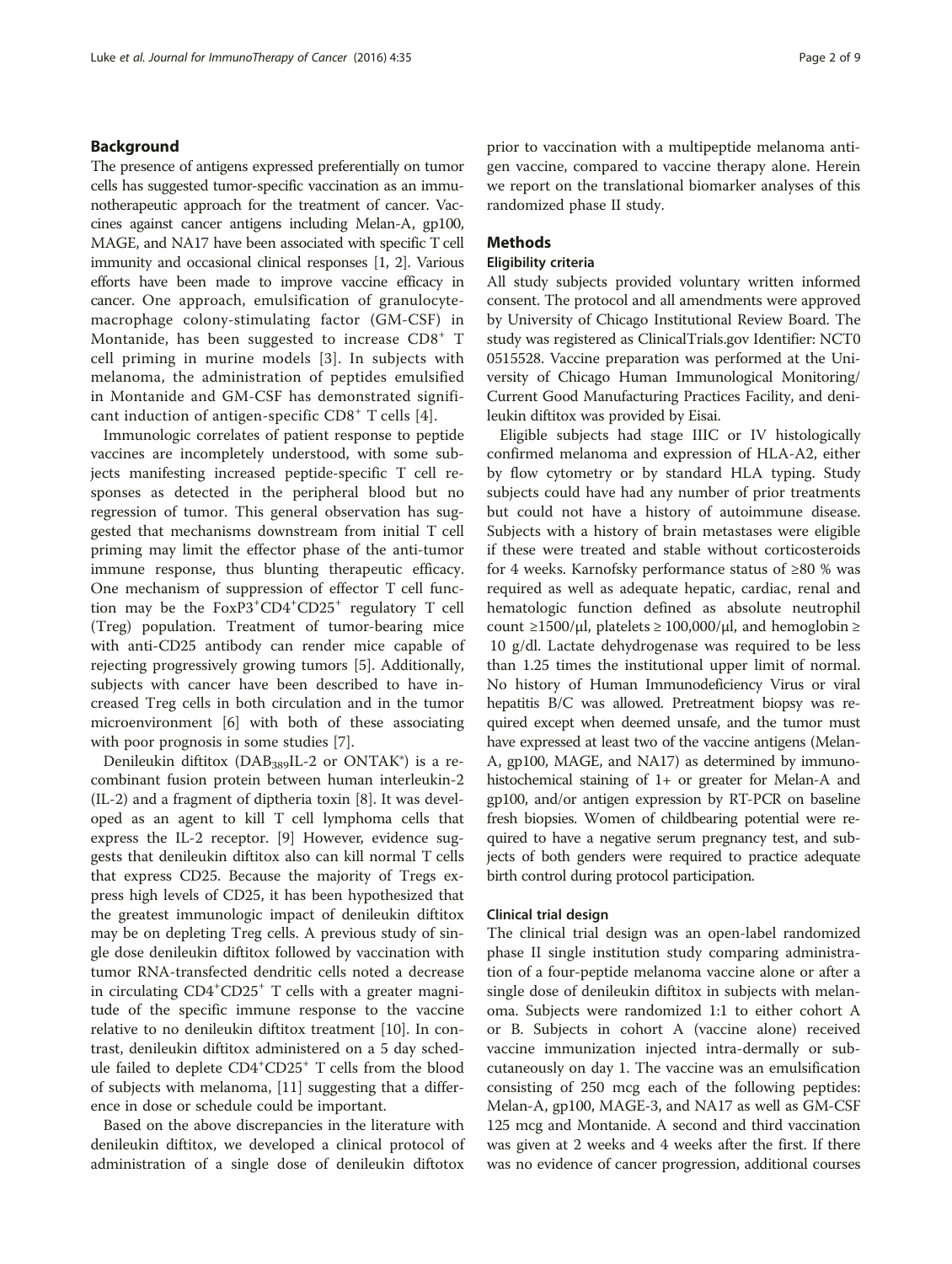of three vaccinations administered at 2 week intervals were administered until disease progression. Subjects in cohort B received the same vaccination strategy but additionally received a single dose of denileukin diftitox (18 mcg/kg) 4 days prior to the first vaccine administration. The primary endpoints of the study were the ability of denileukin diftitox to reduce the numbers of circulating and tumor-infiltrating Tregs, as well as to increase the frequencies of vaccine-induced antigen-specific T cells. Secondary endpoints were to examine an interaction with soluble circulating CD25, toxicity assessment, and an early evaluation of clinical activity with the combination therapy.

Toxicity was graded in accordance with the Common Terminology Criteria for Adverse Events version 2.0. Dose-limiting toxicities were defined as ≥ Grade 3 in addition to Grade 2 or higher autoimmunity or visual impairment (both being criteria for study withdrawal). Dose could be delayed up to 2 weeks for toxicity prior to removal of the subject from the study. Response was evaluated every 6 weeks based on Response Evaluation In Solid Tumor (RECIST) version 1.1.

#### Blood sample collection and storage

Heparinized blood was drawn before treatment, monthly during the vaccination, and at the end of the study. For patients randomized to denileukin diftitox arm, an additional blood sample was drawn 4 days after denileukin diftitox administration. All the blood samples were collected prior to a given treatment administration. PBMCs were isolated using Lymphoprep gradient centrifugation, aliquoted, and cryopreserved for later use. Serum samples were also collected before treatment and at the end of the study and stored at -80 °C until analysis.

## ELISA for soluble IL-2 receptor alpha (sIL-2R-α)

Serum sample were collected before the treatment and at the end of the study from each patient. The sIL-2R-α level was detected using the Human CD25/IL-2 R alpha Quantikine ELISA Kit (R & D Systems, Inc.)

#### Flow cytometric analysis for peripheral Tregs

The fluorescence-activated cell sorting (FACS) analysis of Treg numbers were carried out using Treg detection kits from Miltenyi Biotech. Briefly, the achieved PBMCs were thawed, washed, counted, and resuspended in FACS buffer (PBS +  $0.5$  % BSA) at  $10 \times 10^6$ /ml. anti-CD4 and anti-CD25 antibodies were added to 100 ml PBMCs and kept for 10 min in the dark in the refrigerator. Cells were washed and fixed in cold, freshly prepared Fixation/Permeablilization buffer for 30 min in the dark in the refrigerator. Cells were then washed and resuspended in cold Permeabilization buffer. Blocking Reagent and FoxP3 antibody were added and incubated for 30 min in the dark in the refrigerator. Cells were washed and analyzed on MACSQuant analyzer (Miltenyi Biotec). The lymphocytes were gated based on FSC and SSC parameters, CD4<sup>+</sup> cells were gated in the lymphocytes gate;  $CD25<sup>hi</sup> FoxP3<sup>+</sup> cells were gated inside the CD4<sup>+</sup> popula$ tion. Treg numbers were calculated by multiply PBMCs numbers with % lymphocytes, % CD4<sup>+</sup> cells, and %  $\mathrm{CD25^{hi}}$  FoxP3+ cells.

## ELISpot for gp100, Mage-3, Melan-A and NA-17

Blood samples were collected before and every 3 cycles on treatments. PBMC were isolated and frozen for batched subsequent analysis. Direct ex vivo interferon (IFN)-γ Elispot analysis was performed using cryopreserved PBMC to assess for induction of antigen-specific CD8<sup>+</sup> T cell responses. Briefly, one vial of frozen PBMCs from each time point was thawed and plated into anti-IFN-γ antibody (clone 1-D1K, Mabtech, Inc) pre-coated Elispot plate at 500,000 per well. Cells were then stimulated with either EBV control peptide (Invitrogen, Inc.) or one of the melanoma peptides, gp-100, Mage-3, Melan A, and NA-17 (Multiple Peptide Systems), at 50 μM for 24 h at 37 °C. Medium alone was used as negative control and P + I (PMA + Ionomycin) was used as positive control. For P + I control wells, 5000 PBMC were plated per well. After 24 h, plates were washed and incubated with a biotinylated anti-IFN-γ secondary Ab (clone 7-B6-1, Mabtech, Inc) for 2 h at room temperature, washed again and incubated with streptavidin-conjugated AP for 1 h, washed, and incubated with AP substrate. Excess substrate was removed by rinsing with tap water. Plates were then captured and counted using a CTL-ImmunoSpot S6 Core Analyzer from Cellular Technology Ltd (Cleveland, OH). All samples were analyzed in triplicate, and the mean response to the negative control was subtracted from each sample.

#### qRT-PCR for FoxP3 transcripts

Ribonucleic acid (RNA) was extracted from tumor biopsy specimens using Trizol reagent (Invitrogen Inc.) according to manufacturer's instruction. The acquired RNA samples were then used to make cDNA using High Fidelity cDNA Synthesis Kit (Roche Applied Science), followed by qRT-PCR using primer/probe sets specific for CD8 and FoxP3. β-actin was used as the internal control. Primer sequences for β-actin included: 5′-ggatgcagaaggagatcactg- 3′ and 5′ – cgatccacacggagtacttg- 3′, probe sequence for β-actin: 5′ – ccctggcacccagcacaatg- 3′. The primer sequences for CD8 included: 5′ –ccctgagcaactccatcatgt- 3′ and 5′ –gtgggcttcgc tggca- 3′, the probe sequence for CD8: 5′ –tcagccacttcgtgc cggtcttc- 3′. The primer sequences for FoxP3 included: 5′ – ggcactcctccaggacag- 3′ and 5′ –gctgatcatggctgggc tct- 3′, the probe sequence for FoxP3: 5′ –atttcatgcaccagctctcaacggtgg- 3′. The qRT-PCR was run on an AB I-7300 qPCR machine (Applied Biosystem).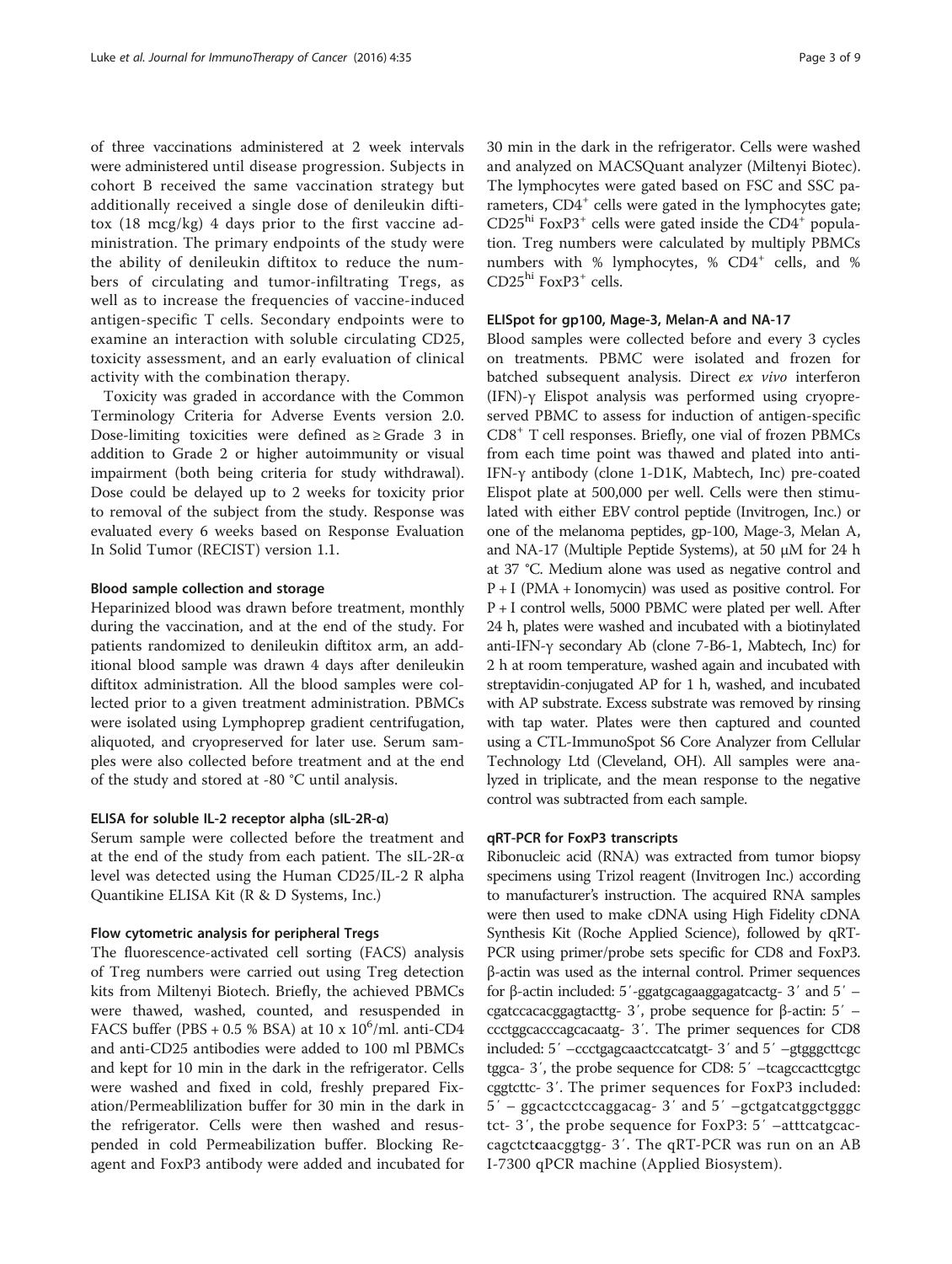#### Statistical analysis

Analysis of pre-treatment and post-treatment biomarker analytes was performed using paired student-t tests.

### Results

## Patient characteristics

The clinical characteristics of the 17 subjects accrued to the study are shown in Table 1. Subjects were predominately male with a median age of 63 years and median ECOG status of 1. The median number of prior therapies was two with 83 % of subjects pretreated and 29 or 24 % having had prior treatment with interleukin-2 or ipilimumab, respectively. The majority of the subjects were M stage M1C (65 %) with 41 % having 3 or more sites of disease.

#### Safety and clinical activity

There were 17 subjects enrolled, with 7 (41 %) randomized to denileukin diftitox and 10 (59 %) randomized to vaccine only. Adverse reactions are listed in Table 2. All subjects completed at least three cycles of therapy. There were no grade 3 to 4 toxicities; grade 2 toxicities included nausea in 2 subjects, fatigue and anorexia in two other subjects. All other toxicities were grade 1 with the most common adverse reactions being injection site pain, headache and fatigue. All toxicities resolved spontaneously or with minimal palliative interventions.

|  | Table 1 Subject characteristics |
|--|---------------------------------|
|--|---------------------------------|

| Total study subjects                         |                  | 17             |           |
|----------------------------------------------|------------------|----------------|-----------|
| Age, median (Range), years                   |                  | 63             | $48 - 81$ |
| Sex                                          | Male             | 14             | 82 %      |
|                                              | Female           | 3              | 18 %      |
| ECOG PS pretreatment                         | 0                | 8              | 47 %      |
|                                              | 1                | 9              | 53 %      |
| Melanoma Sub-Type                            | Cutaneous        | 15             | 88 %      |
|                                              | Mucosal          | $\overline{2}$ | 3 %       |
| Prior lines of therapy, n (%)                | 0                | 3              | 18 %      |
|                                              | 1                | $\overline{4}$ | 24 %      |
|                                              | $\overline{2}$   | $\overline{4}$ | 24 %      |
|                                              | $\geq$ 3         | 6              | 35 %      |
| Median prior lines of therapy (% pretreated) |                  | $\overline{2}$ | 83 %      |
| Prior Interleukin-2                          |                  | 5              | 29 %      |
| Prior Ipilimumab                             |                  | 4              | 24 %      |
| Number of metastatic sites                   | 1                | 6              | 35 %      |
|                                              | 2                | $\overline{4}$ | 24 %      |
|                                              | $\geq$ 3         | 7              | 41 %      |
|                                              | M <sub>1</sub> a | 1              | 6 %       |
|                                              | M <sub>1</sub> b | 5              | 29 %      |
|                                              | M <sub>1c</sub>  | 11             | 65 %      |

Table 2 Study-agent related adverse events

| Adverse Event       | Grade 1 | Grade 2 | Grade 3-4 |
|---------------------|---------|---------|-----------|
| Injection Site Pain | 10      | 0       | $\Omega$  |
| Headache            | 6       | 0       | $\Omega$  |
| Fatigue             | 6       |         | 0         |
| Anorexia            |         |         | 0         |
| Fever               | 2       | 0       | 0         |
| Nausea              | 3       | 2       | $\Omega$  |
| Rash                | 2       | 0       | $\Omega$  |
| Infection           | 0       | 0       | $\Omega$  |
| Respiratory         |         | 0       | 0         |
| Hepatic             | 2       | 0       | $\Omega$  |
| Thrombocytopenia    |         | 0       | 0         |
| Anemia              |         | 0       | 0         |
| Infection           |         | Ω       | 0         |

Clinical response outcomes are listed in Table 3. One subject who received vaccine only was noted to have a RECIST response. Eight further subjects (4 receiving denileukin diftitox and 4 without) were observed to show stable disease as best response while 8 subjects demonstrated progressive disease only. No significant difference in time to progression was observed between those randomized to denileukin diftitox (4.9 months) as compared with those receiving vaccine only (4.4 months). Accrual was halted after the first 17 patients were enrolled when the immune monitoring data failed to demonstrate an improvement in any biologic endpoint with denileukin diftitox.

## Evaluation of circulating Treg cells with and without denileukin diftitox

While some previous studies suggested that denileukin diftitox could reduce circulating Tregs, other studies did not confirm this result [[10](#page-8-0), [11](#page-8-0)]. Because dose and schedule were not identical in those trials, we chose a single dose of denileukin diftotox given prior to the initiation of vaccination. Subjects had pretreatment and on-treatment blood samples collected 4 days following denileukin diftitox (or 4 days apart without intervention for the control group). The number of circulating CD4<sup>+</sup>CD25<sup>hi</sup>FoxP3<sup>+</sup> Treg cells was evaluated by flow cytometry. An example of the flow cytometry gating strategy is shown in Fig. [1](#page-4-0).

| Response Assessment Vaccine $N = 10$ DD + Vaccine $N = 7$ All $N = 17$ |            |            |            |
|------------------------------------------------------------------------|------------|------------|------------|
| PR                                                                     | $1(10\%)$  |            | $1(6\%)$   |
| -SD                                                                    | 4 (40 %)   | 4 (57 %)   | 8 (47 %)   |
| PD.                                                                    | $5(50\%)$  | 3(43%)     | 8 (47 %)   |
| Time to Progression                                                    | 4.4 months | 4.9 months | 4.6 months |

DD denileukin diftitox, PD progressive disease, PR partial response, SD stable disease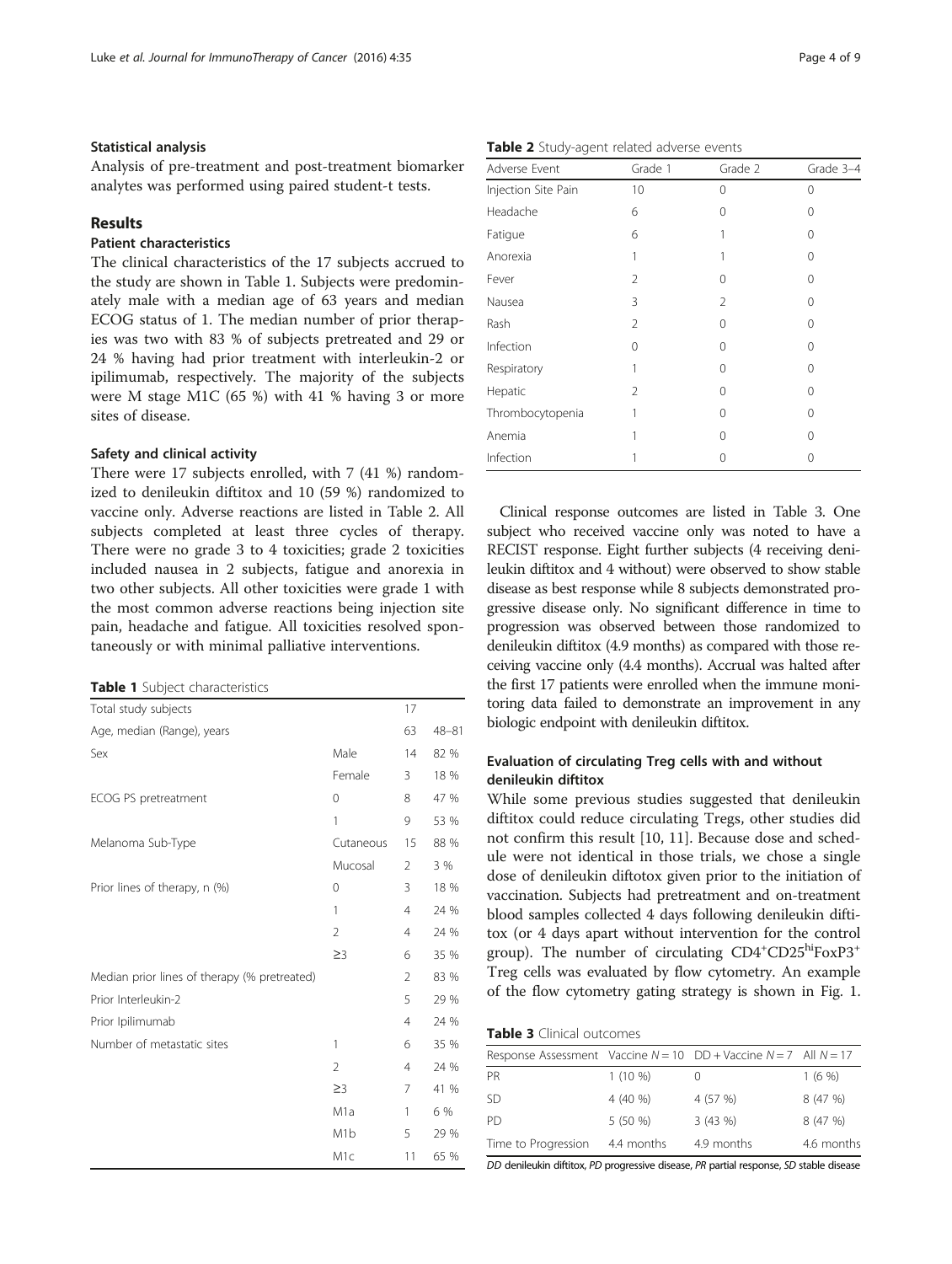<span id="page-4-0"></span>

No clear population of CD25+ cells was observed outside the FoxP3 gate. As shown in Fig. [2,](#page-5-0) Treg numbers were not reproducibly reduced after a single dose of denileukin diftitox, and overall their frequencies were similar to those seen in control patients who did not receive dinileukin diftitox. These data suggest that a single dose of denileukin diftitox does not result in stable Treg cell depletion in the peripheral blood.

#### Evaluation of changes in intratumoral FoxP3 transcripts

It was conceivable that Treg frequencies in the circulation might not be depleted by denileukin diftitox but that Tregs within the tumor microenvironment might nonetheless be significantly affected. To this end, preand post-treatment tumor biopsies were obtained in eligible patients to explore effects on Treg presence in the tumor microenvironment. We previously had shown that FoxP3 transcripts assessed by qRT-PCR is a quantitative assay with a broad dynamic range that reflects Treg presence as assessed by IHC [[12](#page-8-0)]. Therefore, FoxP3 qRT-PCR was utilized in the current study. Paired biopsies were obtained from 4 subjects based on accessible lesions. Three of these patients (#7, 14, and 15) had been randomized to the no-denileukin diftitox group. As shown in Fig. [3](#page-5-0), two of those patients showed increased

FoxP3 transcripts in the post-treatment biopsy while one showed no change. One patient (#16) had been randomized to denileukin diftitox and showed increased FoxP3 transcripts in the post-treatment biopsy. Thus, while this is a single subject having received denileukin diftitox, we did not obtain evidence suggesting that Treg cells in the tumor microenvironment were diminished.

#### Assessment of soluble circulating IL-2R-α

As denileukin diftitox is a recombinant fusion protein of human IL-2 and diptheria toxin fragment, circulating IL-2R-α could potentially neutralize denileukin diftitox levels and potentially mitigate effects. Levels of IL-2R-α were therefore evaluated in peripheral circulation by ELISA assay of subjects in the study, to assess whether levels were diminished following denileukin diftitox administration. As shown in Fig. [4,](#page-6-0) no significant differences were seen in baseline levels between cohorts A and B prior  $(p = 0.41)$  or after treatment  $(p = 0.26)$ . No significant differences were observed pre- or posttreatment within either cohort with (cohort B,  $p = 0.13$ ) or without denileukin diftitox administration (cohort A,  $p = 0.23$ ) suggesting no major interaction between circulating IL-2R-α and denileukin diftitox.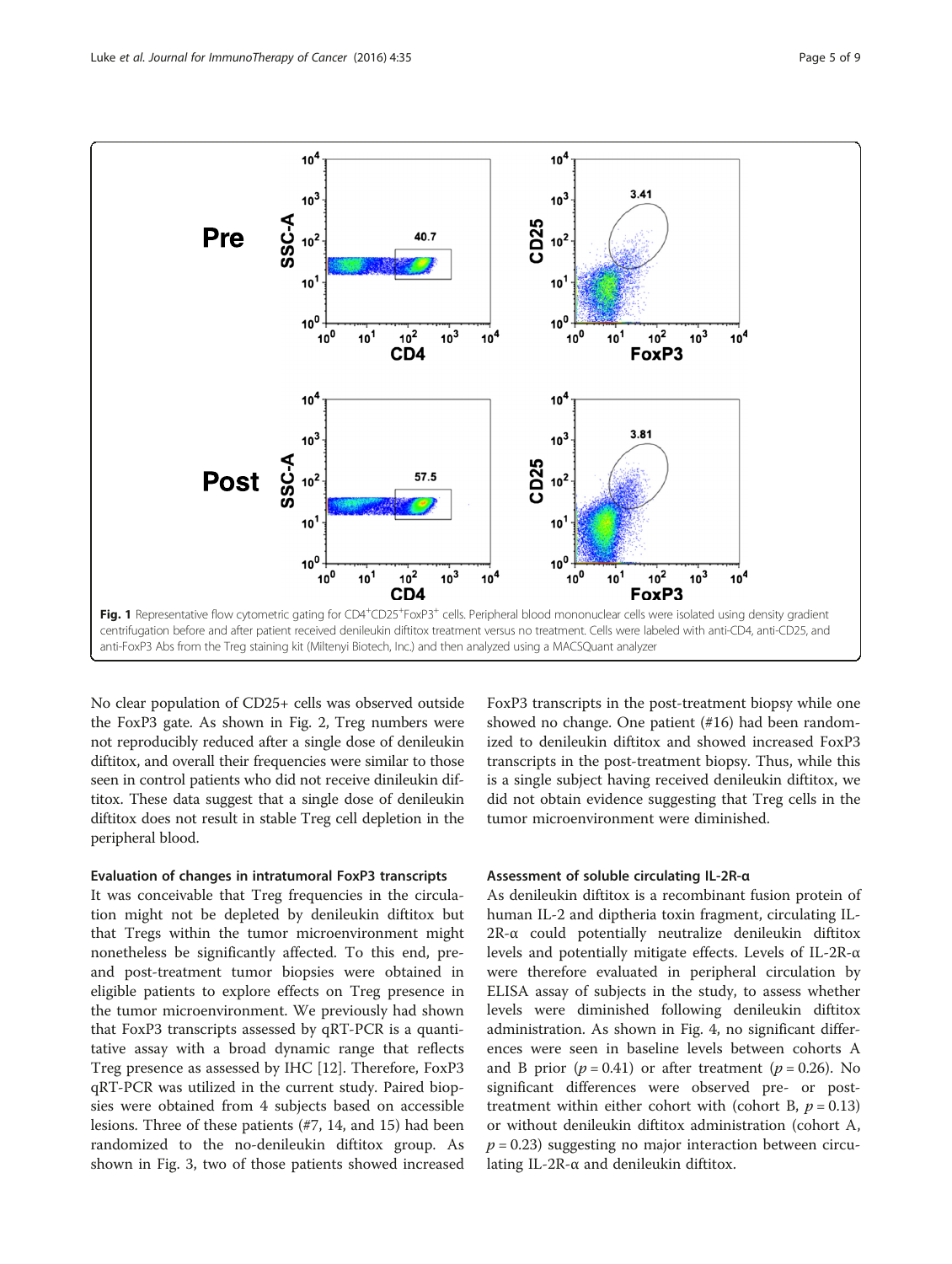

<span id="page-5-0"></span>

## Evaluation of peptide-specific immune activation with and without denileukin diftitox

One hypothesis leading to the rationale for this combination therapy was that the administration of denileukin diftitox, through partial depletion of Tregs, might augment the induction of antigen-specific CD8<sup>+</sup> T cell responses induced by vaccination. To investigate this

possibility, pre- and on-treatment peripheral blood was analyzed by IFN-γ ELISPOT for the frequency of T cells specific for gp100, Mage-3, Melan-A and NA-17. As shown in Fig. [5](#page-6-0), in the no-denileukin diftitox cohort, a modest induction of peptide-specific CD8<sup>+</sup> T cells was detected following immunization in most patients, which was statistically significant for the cohort ( $p = 0.0025$ ,

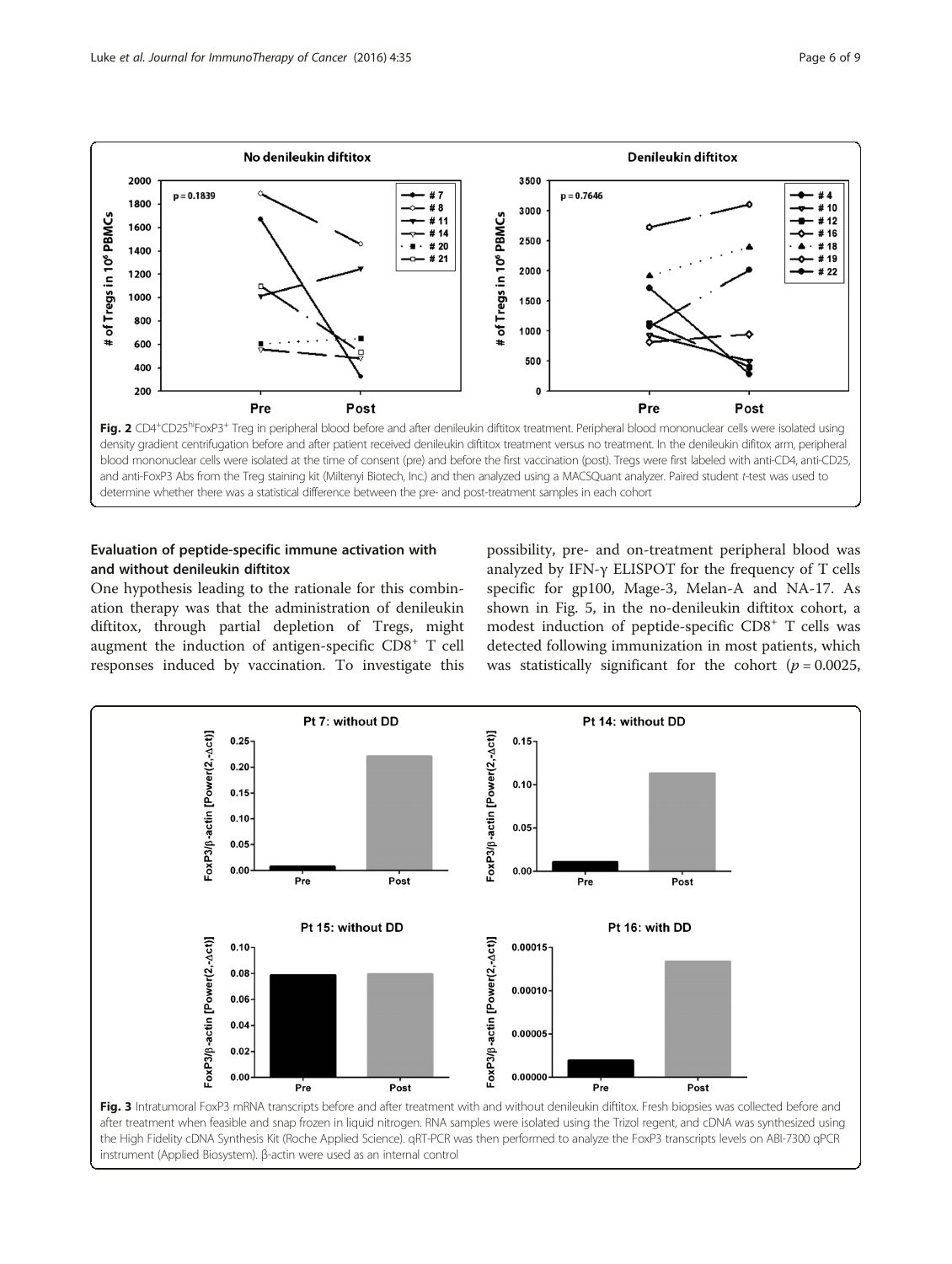<span id="page-6-0"></span>

paired t-test) and consistent with previous peptide vaccine studies [\[13, 14\]](#page-8-0). However, in contrast, no significant increases in specific T cell responses was observed in the denileukin diftitox cohort ( $p = 0.1246$ ). Thus, in contrast to our initial hypothesis, these results suggest that a single dose of denileukin diftitox prior to this multipeptide melanoma vaccine failed to augment vaccine-induced T cell responses and in fact may have blunted them.

### **Discussion**

Recent observations have indicated the functional importance of immune inhibitory pathways in the tumor microenvironment as being rate-limiting for immune-mediated tumor control. A major subset of melanoma tumors shows

evidence for a T cell-inflamed tumor microenvironment at baseline, which includes CD8<sup>+</sup> T cells specific for melanoma antigens [\[12\]](#page-8-0). However, these same tumors show upregulation of programmed-death ligand-1 (PD-L1) and indoleamine-2,3-dioxygenase (IDO) as well as infiltration with CD4<sup>+</sup>FoxP3<sup>+</sup> Tregs. These observations have provided a rationale for developing immunotherapy strategies that interfere with these immune suppressive pathways toward restoring T cell function at the tumor site, including monoclonal antibodies blocking PD-L1/PD-1 interactions and small molecule inhibitors of IDO. The preliminary successes of these therapies have motivated renewed attention to Tregs, and pursuit of novel therapeutics that deplete or functionally inhibit Tregs has gained critical interest. In mouse models, multiple strategies for Treg depletion have shown therapeutic effects against growing tumors in vivo. These include genetic ablation, depletion in vivo with anti-CD25 monoclonal antibodies, or in vitro depletion prior to adoptive T cell transfer [\[15\]](#page-8-0). Each of these manipulations can improve immune-mediated tumor control either alone or in combination with other immunotherapies [[16](#page-8-0), [17](#page-8-0)].

In the current study, the clinical and immunologic effects of a single dose of denileukin diftitox (as a strategy to target CD25-expressing cells) prior to multi-peptide vaccination were compared with multi-peptide vaccination alone in HLA-A2<sup>+</sup> subjects with advanced melanoma. The treatment was well tolerated, however the addition of denileukin diftitox did not improve vaccineinduced immune responses and in fact may have inhibited them. It is unclear how denileukin diftitox might mechanistically be blunting the priming of CD8<sup>+</sup> T cell responses with vaccination, but it is tempting to speculate that there may be a negative impact on CD25-expressing activated CD8<sup>+</sup> T cells. It appeared that baseline T cell responses were diminished in the denileukin diftitox cohort, which could imply that pre-



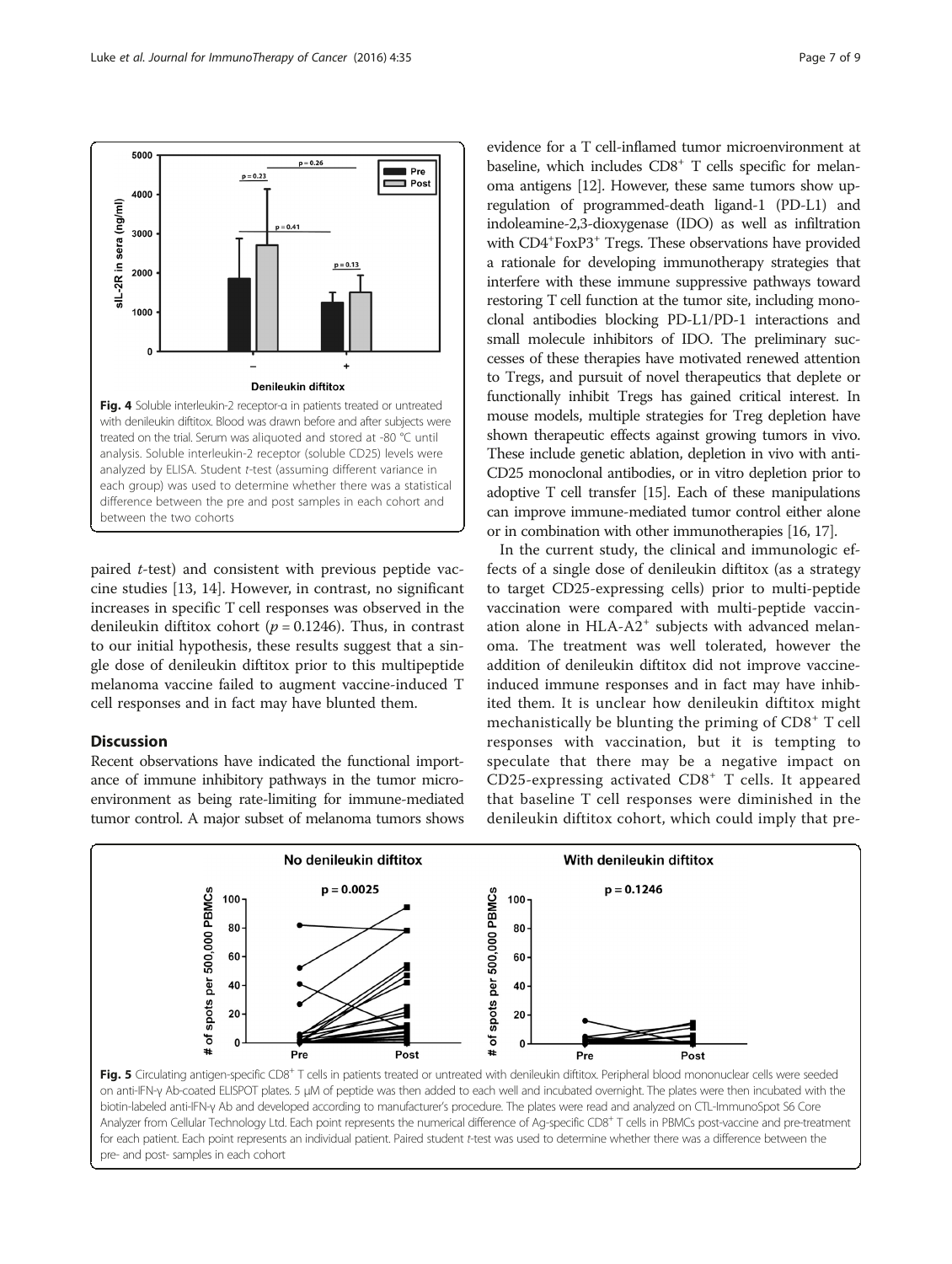<span id="page-7-0"></span>existing effector/memory cells might be depleted or inhibited. While this difference did not reach statistical significance, that could be limited by sample size. Beyond immune response, no clinical impact was observed, with comparable time to progression observed in the two cohorts. Correlative analysis suggested that there were no intra- or inter-cohort differences in baseline or on-treatment soluble IL-2Rα. Finally, no evidence was obtained that denileukin diftitox could deplete intratumoral Tregs. Thus, although this was a small study, we conclude that denileukin diftitox at this dose and schedule is not an effective approach for depleting Tregs and improving anti-tumor immunity in patients. Our results are somewhat at odds with the study from Dannull and colleagues, in which a single dose of denileukin diftitox was given prior to vaccination in renal cell carcinoma patients, and suggested to improve immunity [\[10\]](#page-8-0). However, that was a small study and non-randomized, which could explain different outcomes. In addition, vaccine formulations were different, with ours including only class I MHC epitopes. Our data are consistent with those of Attia et al. who found that denileukin diftitox given in multiple doses failed to deplete circulating CD4<sup>+</sup> CD25<sup>+</sup> Treg cells [[11\]](#page-8-0). In melanoma, a 60 patient phase II study of denileukin diftitox, at 12 μg/kg in four daily doses in every 21 day cycles, described a 16.7 % response rate with improvement in 1 year survival of subjects who experienced response [[18](#page-8-0)]. While the mechanism of that apparent clinical effect is unclear, it is conceivable that there is a small subset of patients that have the potential to derive clinical benefit from this approach.

Other strategies to deplete or modulate Tregs in cancer patients are being explored and remain worthy of development. Cyclophosphamide has long been suggested to have modulating effects on Tregs, and ongoing clinical trials are evaluating cyclophosphamide in combination with anti-PD1/L1 antibody (Clinicaltrials.gov identifier NCT02383212). Conceptually similar to denileukin diftitox, studies of the recombinant anti-CD25 immunotoxins LMB-2 and RFT5-SMPT-dgA have suggested that Treg populations can be transiently depleted. However, these approaches have been limited by pharmacokinetic properties including brief half-lives and the development of neutralizing antibodies [[19](#page-8-0), [20\]](#page-8-0). Anti-CD25 monoclonal antibodies (daclizumab and basiliximab) have also been investigated in human cancer clinical trials. Administration of daclizumab in conjunction with cancer vaccine was associated with prolonged Treg depletion in peripheral blood and priming of CD8 and CD4 responses to vaccine antigens. The clinical impact of this was unclear given the small sample size and comparison to historical controls [[21](#page-8-0), [22\]](#page-8-0). Finally, monoclonal antibodies against

C-C chemokine receptor type 4 (CCR4) are being investigated as an approach to deplete or modulate Tregs in patients with cancer. The anti-CCR4 antibody mogamulizumab has been shown to reduce peripheral Treg counts in patients, leading to regulatory approval for the treatment of peripheral T cell lymphomas in Japan [\[23\]](#page-8-0). This agent is being evaluated in conjunction with anti-PD1/L1, anticytotoxic T lymphocyte antigen 4 and other immunotherapies in multiple cancer histologies (Clinicaltrials.gov identifiers: NCT02476123, NCT02301130, NCT02444793).

#### Conclusions

In summary, this randomized study failed to demonstrate that a single dose of denileukin diftitox could augment vaccine-specific immunity or improve clinical outcomes in subjects with advanced melanoma. Continued investigation of the hypothesis that denileukin diftitox will specifically deplete Tregs via CD25 should be discouraged, although other CD25-targeting approaches may be of interest. Broadly speaking, novel strategies for depleting or modulating Tregs in cancer patients as an immunotherapeutic strategy should remain a high priority for development.

#### Abbreviations

FACS, fluorescence-activated cell sorting; a specialized technique of flow cytometry to facilitate the investigation of heterogeneous cell populations; GM-CSF, granulocyte-macrophage colony-stimulating factor; a cytokine that functions as a white blood cell growth factor; HLA, Human Leukocyte Antigen; a family of proteins that facilitate regulation of immune responses; IDO, indoleamine-2,3-dioxygenase; a heme-containing enzyme that catabolizes the amine acid L-tryptophan to N-formylkynurenine; IFN, interferon; a group of cytokine molecules that facilitate communication between immune cells; IL-2, interleukin-2; a cytokine that functions in the activation of T cells; PD-L1, programmed-death ligand-1; also known as cluster of differentiation 274, a molecule that plays a major role in suppressing immune reponses; RECIST, Response Evaluation In Solid Tumor; a set of criteria to evaluate the effectiveness of cancer treatment; Treg, regulatory T cell; a population of immune cells that maintains tolerance to self-antigens

#### Acknowledgements

Clinical trial research support was provided by Eisai, the Lloyd Foundation, and a grant from the Melanoma Research Alliance. JJL receives funding from the Paul Calabresi Career Development in Clinical Oncology Award (NIH 1K12CA139160-05).

#### Authors' contributions

JJL analyzed the data and wrote the manuscript. YZ performed the immunoassays and revised the manuscript. KM managed the study participants for the clinical trial and revised the manuscript. TFG conceived of and developed the research, analyzed the data and revised the manuscript. All authors read and approved the final manuscript.

#### Competing interests

The authors declare that they have no competing interests.

#### Received: 24 March 2016 Accepted: 25 May 2016 Published online: 21 June 2016

#### References

1. Valmori D, Dutoit V, Ayyoub M, et al. Simultaneous CD8+ T cell responses to multiple tumor antigen epitopes in a multipeptide melanoma vaccine. Cancer Immun. 2003;3:15.